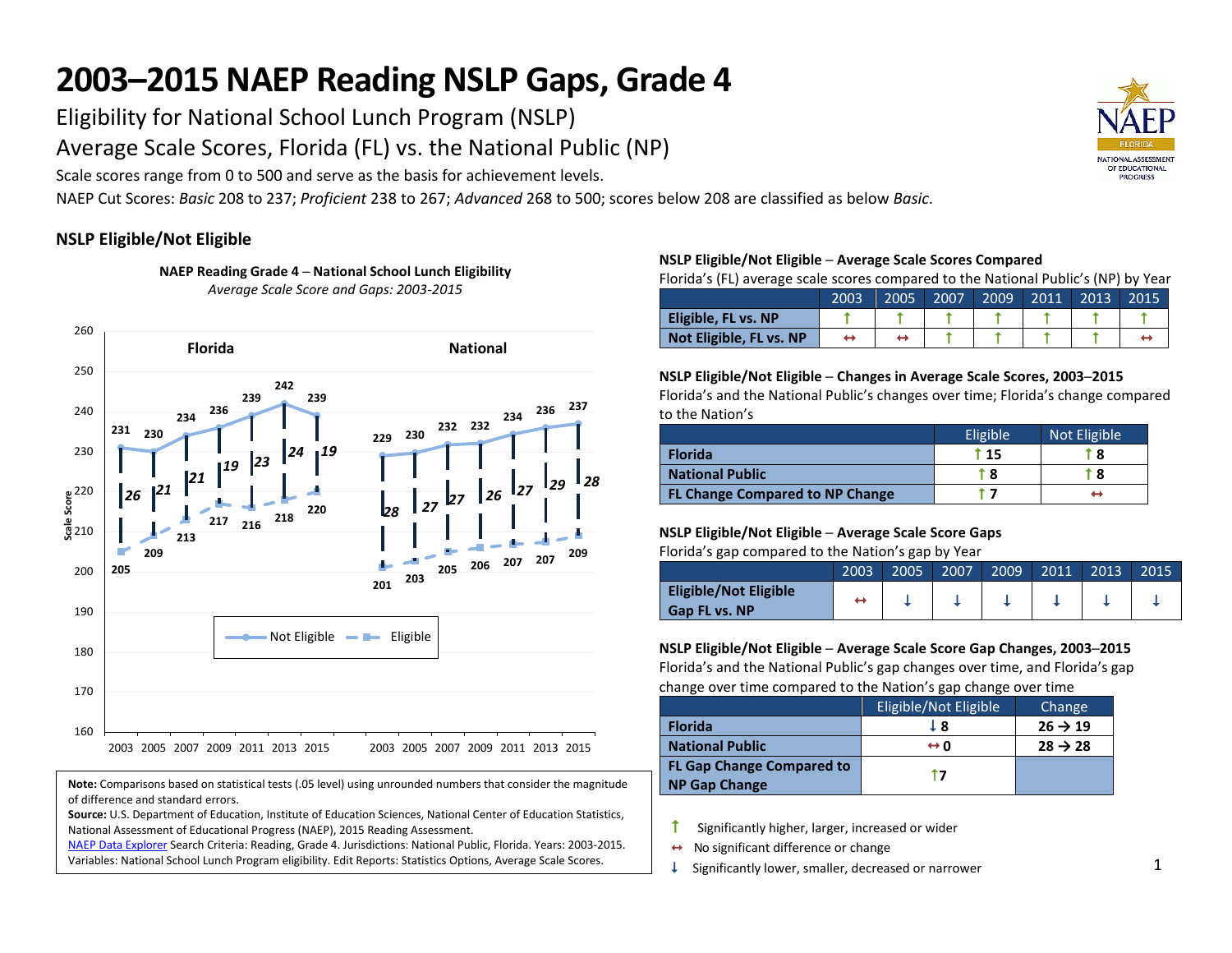# **2003–2015 NAEP Reading NSLP Gaps, Grade 4**

Eligibility for National School Lunch Program (NSLP)

At or above *Basic*, Florida (FL) vs. the National Public (NP)

Scale scores range from 0 to 500 and serve as the basis for achievement levels.

NAEP Cut Scores: *Basic* 208 to 237; *Proficient* 238 to 267; *Advanced* 268 to 500; scores below 208 are classified as below *Basic*.

### **NSLP Eligible/Not Eligible**



**NAEP Reading Grade 4 ─ National School Lunch Eligibility**  *At or above Basic and Gaps: 2003-2015* 

**Notes:** Comparisons based on statistical tests (.05 level) using unrounded numbers that consider the magnitude of difference and standard errors. The NAEP Reading scale ranges from 0 to 500. Observed differences are not necessarily statistically significant.

At or above *Basic*: Partial mastery of prerequisite knowledge and skills needed for proficient work.

**Source:** U.S. Department of Education, Institute of Education Sciences, National Center of Education Statistics, National Assessment of Educational Progress (NAEP), 2015 Reading Assessment.

[NAEP Data Explorer S](http://nces.ed.gov/nationsreportcard/naepdata/)earch Criteria: Reading, Grade 4. Jurisdictions: National Public, Florida. Years: 2003-2015. Variables: National School Lunch Program eligibility. Edit Reports: Statistics Options, Achievement Levels, Cumulative.

#### **NSLP Eligible/Not Eligible ─ Percent at or above** *Basic* **Compared**

Florida's (FL) percentage at or above *Basic* compared to the National Public's (NP) by Year

|                            | 2003 | 2005 | 2007 | 2009 | 2011 | 2013 | 2015 |
|----------------------------|------|------|------|------|------|------|------|
| Eligible $-$ FL vs. NP     |      |      |      |      |      |      |      |
| Not Eligible $-$ FL vs. NP |      |      |      |      |      |      |      |

#### **NSLP Eligible/Not Eligible ─ Changes in Percent at or above** *Basic* **Compared, 2003─2015**

Florida's and the National Public's changes over time; Florida's change compared to the Nation's

|                                        | Eligible | Not Eligible |
|----------------------------------------|----------|--------------|
| <b>Florida</b>                         | t 19     | T 8          |
| <b>National Public</b>                 | T 11     | T 8          |
| <b>FL Change Compared to NP Change</b> | t 8      |              |

#### **NSLP Eligible/Not Eligible ─ Percent at or above** *Basic* **Gaps**

Florida's gap compared to the Nation's gap by Year

|                                               | 2003 | 2005 | 2007 | 2009 | 2011 | 2013 | 2015 |
|-----------------------------------------------|------|------|------|------|------|------|------|
| <b>Eligible/Not Eligible Gap</b><br>FL vs. NP |      |      |      |      |      |      |      |

#### **NSLP Eligible/Not Eligible ─ Percent at or above** *Basic* **Gaps, 2003─2015**

Florida's and the National Public's gap changes over time, and Florida's gap change over time compared to the Nation's gap change over time

|                                                          | Eligible/Not Eligible | Change              |
|----------------------------------------------------------|-----------------------|---------------------|
| <b>Florida</b>                                           | ↓ 11                  | $28 \rightarrow 17$ |
| <b>National Public</b>                                   | ŢЗ                    | $31 \rightarrow 28$ |
| <b>FL Gap Change Compared to</b><br><b>NP Gap Change</b> | T 8                   |                     |

 $\uparrow$  Significantly higher, larger, increased or wider

↔ No significant difference or change

 $\downarrow$  Significantly lower, smaller, decreased or narrower